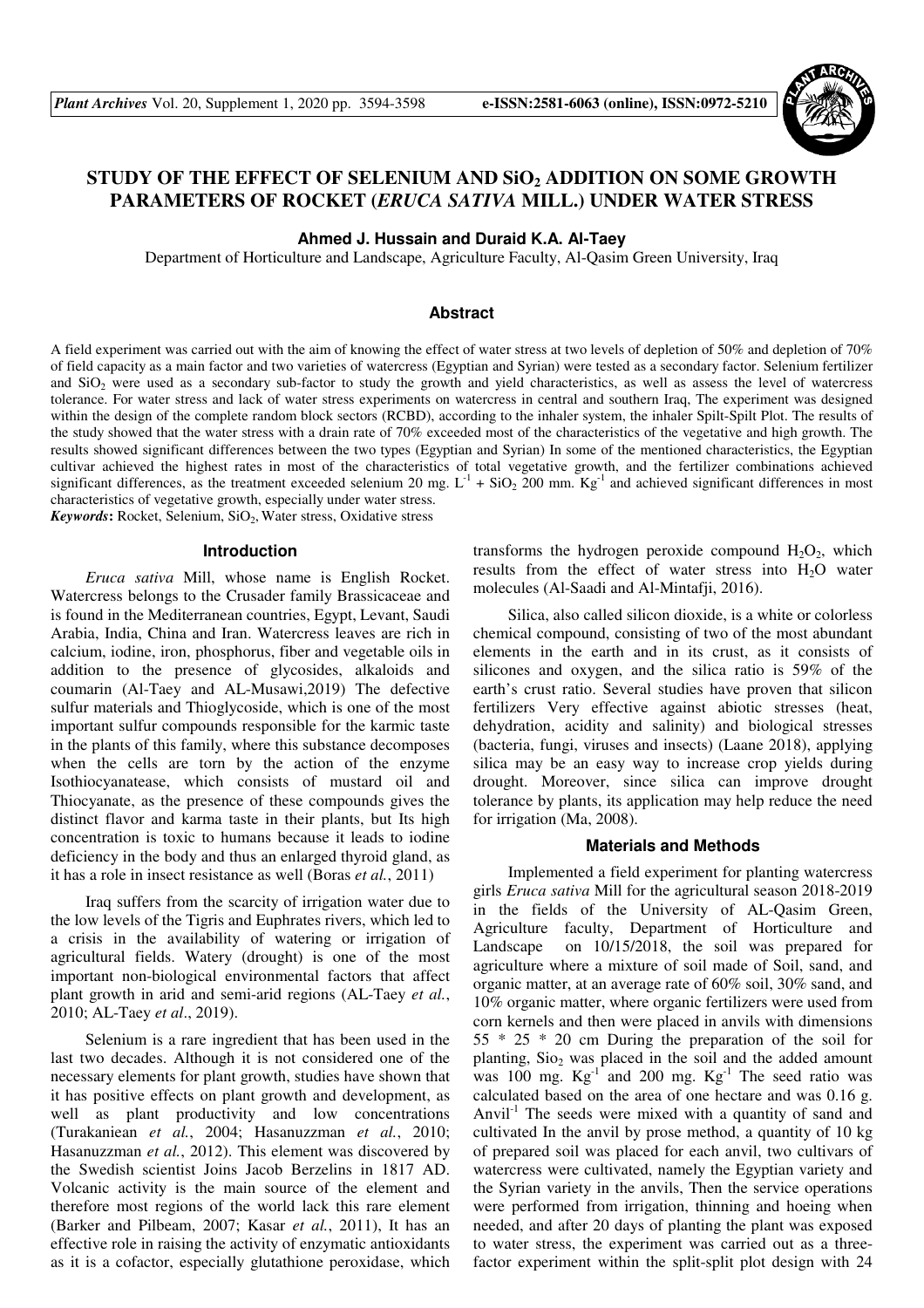treatments repeated three times, the main factor plot includes two types Of stress, they are 50% drain and 70% field capacity drain. The second factor, Sub Plot, included testing two varieties of watercress The Egyptian cultivar and the Syrian cultivar, while the third factor included Sub Plot Sub (without addition, adding selenium fertilizer 20 mg. Liters $^{-1}$ , adding  $SiO<sub>2</sub>$  to the soil 100 mm.  $Kg<sup>-1</sup>$ , adding  $SiO<sub>2</sub>$  to the soil 200 mm.  $Kg^{-1}$ , and selenium 20 mg.  $L^{-1}$  + SiO<sub>2</sub>100 mm.<sup>-1</sup> kg and selenium 20 mg.  $L^{-1}$  + SiO<sub>2</sub>200 mm.<sup>-1</sup> kg. 50% is 10.7 kg and its weight in depletion is 70% is 10.2 kg, and the averages for all traits were compared according to the least significant difference test (LSD) and the probability level 0.05 (narrator and behind God, 2000) within 3 sectors where J each sector on 24 and experimental argument where he became the number of units 72 experimental units experimental  $72 = 2 * 2 * 6 * 3$ .

The symbols were defined according to what is listed below:

The local (Egyptian) variety is to be symbolized (A1)

Water stress will be symbolized by C1 and C2

- A- Selenium fertilizer: 20 mg is being used. L-1 sodium selenite and symbolized by T2.
- B-SiO<sub>2</sub>: 100mm is used.  $Kg^{-1}$  is denoted by T3.
- C- SiO<sub>2</sub>: 200mm is used.  $Kg^{-1}$  is denoted by T4.
- D- Interference between combinations: Selenium 20 mg. L-1  $+$  SiO<sub>2</sub>100 mm. Kg<sup>-1</sup> and denoted by T5.
- C- Interference between combinations: Selenium 20 mg.  $L^{-1}$  $+$  SiO<sub>2</sub> 200 mm. Kg<sup>-1</sup> and denoted by T6.

Comparative treatment: denoted by T1.

Laboratory analyzes of the soil were carried out in the laboratories of the Agricultural Directorate of the Holy City of Karbala by taking ten random samples from the soil of Al-Nasadin and they were published in the open air for a week, then they were ground and sifted with a sieve with 2 mm holes and then mixed well and a sample was taken from them for the purpose of analysis.

**Table 1 :** Shows the chemical and physical properties of the soil of the experiment field:

| <b>Value</b> | Unit                 | <b>Traits</b> |
|--------------|----------------------|---------------|
| 1.77         | $ds.m^{-1}$          | Ec            |
| 7.55         |                      | pH            |
| 0.71         | $\%$                 | O.M           |
| 24           |                      | N             |
| 2.55         | Mg. $\text{Kg}^{-1}$ | P             |
| 125.66       |                      | K             |
| 7.9          |                      | S             |
| 350          |                      | Sand          |
| 218          | $G.kg^{-1}$ soil     | Silt          |
| 450          |                      | Clay          |
| Loan         |                      | Tissue class  |

# **Results and Discussion**

#### **Height of plant (cm)**

From Table (2), we note that the Egyptian cultivar A1 was significantly superior (70.39 cm), while the Syrian cultivar A2 scored (70.33 cm). The water stress rate of depletion of 70% C2 achieved the highest rate of plant height

by (71.34 cm) while it was (69.37 cm) when it depleted 50% C1. The combinations recorded significant differences, as the highest selenium level was 20 mg.  $L^{-1}$  + SiO<sub>2</sub> 200 mm. Kg<sup>-1</sup> with (77.32 cm) was the lowest rate when comparing with (61.11 cm).

The triple interference achieved significant differences, as the highest rate when treating A2C2T6 was (78.54 cm) while the lowest rate when treating the A1C1T1 interference was (54.95 cm).

# **Total number of Leaves (Leaf. Plant-1)**

From Table (2), we notice that there are no significant differences in the number of leaves between the Egyptian variety A1 and the Syrian variety A2. The water stress attained a percentage of depletion of 05% C1, with the highest number of leaves at (18.654/plants), while it was (18.238/plants) when depletion of 70% C2. The combinations recorded significant differences, as the highest selenium level was 20 mg.  $L^{-1}$  + SiO<sub>2</sub> 200 mm. Kg<sup>-1</sup> with (21.573 / plants) and it was the lowest rate when treating the comparison with (15.243 / plants).

And the triple interference achieved significant differences, as the highest rate when treating A2C1T6 was (22.391/ plants), while the lowest rate when treating A2C1T1 interference was (14.647 / plants).

### **Wet weight for the first moment (g.)**

From Table (2), we note that the Egyptian cultivar A1 significantly (89.48 g), while the Syrian cultivar A2 (63.06 g). The water stress rate of depletion of 50% C1 achieved the highest rate of wet weight percentage for the first moment at  $(80.03 \text{ g})$ , while it was  $(72.48 \text{ g})$  when depletion of  $70\%$  C2. The combinations recorded significant differences, with the highest  $\text{Sio}_2$  rate being 200 mm.  $\text{Kg}^{-1}$  with (79.75 g), but did not differ significantly from treatments of selenium 20 mg. L-1 and  $SiO<sub>2</sub> 100$  mm.  $Kg<sup>-1</sup>$  and selenium 20 mg.  $L<sup>-1</sup> + SiO<sub>2</sub> 100$ mm.  $\text{Kg}^{-1}$  and selenium 20 mg.  $\text{L}^{-1}$  + SiO<sub>2</sub> 200 mm.  $\text{Kg}^{-1}$  with (75.33), (77.17), (75.96) and (78.38), respectively, and the lowest rate was when the comparison treatment was (70.93 g).

The triple interference achieved significant differences, as it was the highest rate at the A1C1T3 treatment and reached (114.17 g), while the lowest rate when treating the A2C2T3 interference was (40.21 g).

### **Of dry matter for the first moment (%)**

From Table (2), we note that the Syrian cultivar A2 significantly outperformed (15.07%), while the Egyptian cultivar A2 scored (13.47%). No significant difference was achieved between water stress by 50% C1 depletion and water stress by 70% C2 depletion of field capacity. The combinations recorded significant differences, with the highest  $\text{Sio}_2$  rate being 200 mm.<sup>-1</sup> kg (15.45%) was the lowest when treating selenium 20 mg.  $L^{-1}$  + SiO<sub>2</sub> 200 mm.  $Kg^{-1}$  with (13.89%).

And the triple interference achieved significant differences, as the highest rate when treatment A2C2T4 was (17.85%), which did not differ significantly from transactions A2C2T2 with (17.78%) and A2C2T1 with (17.12%), while the lowest rate when treating the A1C1T1 interference was (12.18%).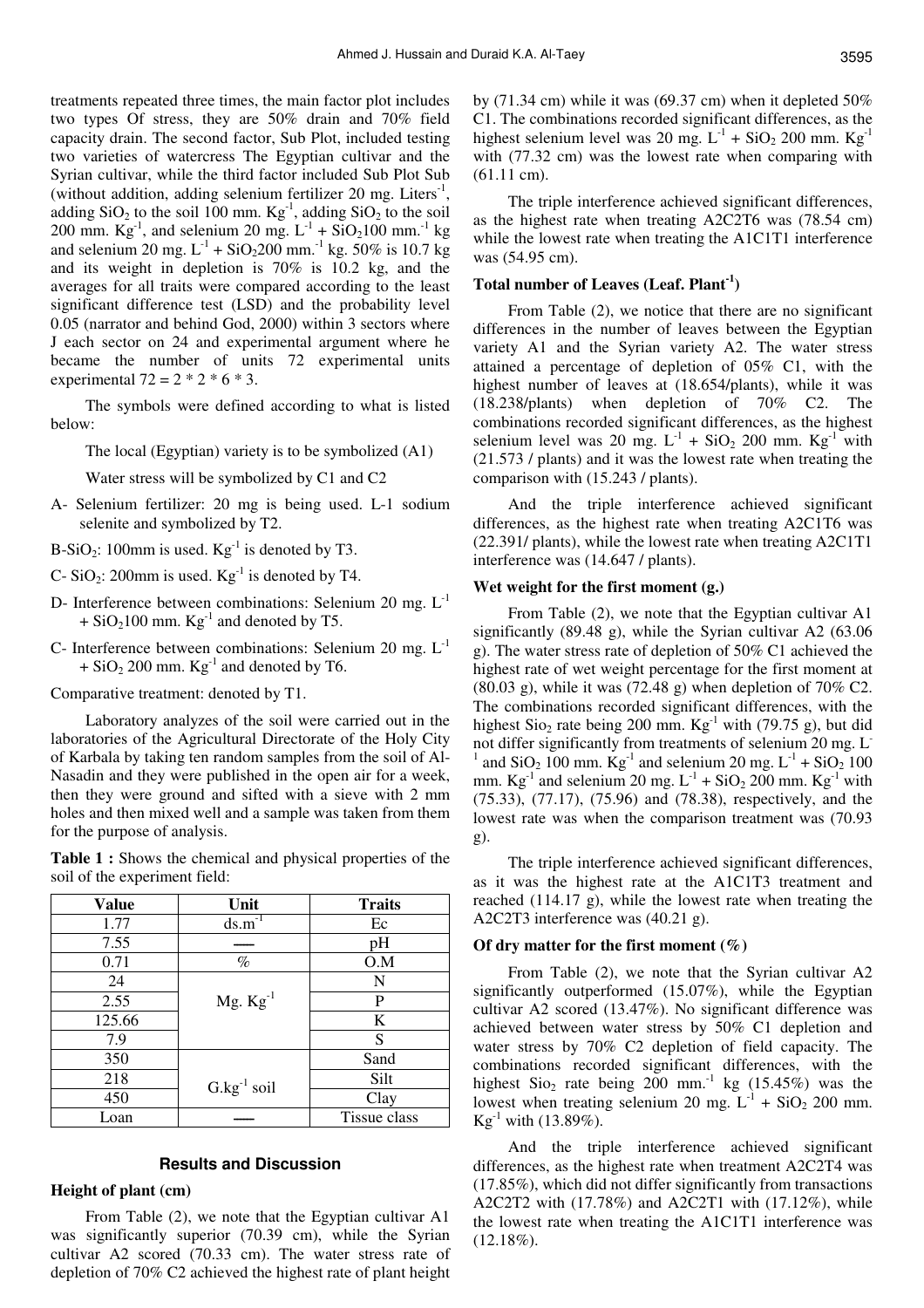under water stress

### **The leaf content of chlorophyll**

From Table (2), we note that the Egyptian cultivar A1 was significantly superior to (62.92 Spad Unit), while the Syrian cultivar A2 (49.21 Spad Unit) scored. The water stress attainment rate of 70% C2 attained the highest rate of total chlorophyll in leaves at (57.38 Spad Unit) while (54.64 Spad Unit) was when depletion of 50% C1. The combinations recorded significant differences, with the highest  $SiO<sub>2</sub>$  rate being 200 mm.  $Kg^{-1}$  with (60.01 Spad Unit) and it was the lowest rate when compared to (51.66 Spad Unit).

The triple interference achieved significant differences, as it was the highest rate at treatment A1C2T4 and reached (75.53 Spad Unit) while the lowest rate when treating A2C1T1 interference was (42.63 Spad Unit).

# **Leaves area in cm<sup>2</sup>**

From Table (2), we note that the Egyptian cultivar A1 showed significantly superiority by  $(273.19 \text{ cm}^2)$ , while the Syrian cultivar A2  $(244.97 \text{ cm}^2)$  scored. The water stress attained a 50% depletion of C1, the highest rate of Leave area was  $(264.12 \text{ cm}^2)$  while it was  $(254.03 \text{ cm}^2)$  when depletion of 70% C2. The combinations recorded significant differences as the highest  $Si<sub>o<sub>2</sub></sub>$  rate was 200 mm.  $Kg<sup>-1</sup>$  with

 $(281.71 \text{ cm}^2)$ , and it was the lowest rate when treating the comparison with  $(235.01 \text{ cm}^2)$ .

The triple interference achieved significant differences, as the highest rate when treating A1C2T4 was  $(321.81 \text{ cm}^2)$ , while the lowest rate when treating the A1C1T1 interference was  $(204.01 \text{ cm}^2)$ .

In the triple overlap between the factors studied from Table 3, a significant superiority of the A2C2T6 coefficients in the characteristic of plant height by (78.54 cm), treatment A2C1T6 in the adjective number of leaves by (22.39 leaves.  $Plant<sup>-1</sup>$ ) and treatment A1C1T3 in the wet weight of the first batch of  $(114.17 \text{ tons})$  were observed.  $Ha^{-1}$  and treatment A2C2T2 in the percentage of dry matter for the first pest at (17.78%) and treatment A1C2T4 in both the leaf content of chlorophyll with  $(75.53)$  and the leafy area at  $(312.81 \text{ cm}^2)$ while the treatment gave the A1C1T1 factors the lowest rate of plant height with (54.95 cm) the recipe for the percentage of dry matter for the first batch is (12.18) and the prescription for the leafy area is (204.01). It was hoped A2C1T1 lower rate for the number of leaves recipes b (14.64) recipe total chlorophyll b (42.63) and achieved treatment A2C2T3 the lowest rate for the recipe wet weight of the first B share (40.21).

**Table 2 :** Shows the effect of cultivars, water stress, and interference on vegetative and specific characteristics

| <b>Treatments</b> | <b>Plant height</b> | <b>Total</b><br>number of<br>papers | Wet weight<br>for the first<br>moment | The percentage of<br>dry matter for the<br>first moment | <b>Total</b><br>chlorophyll | Leaves area |
|-------------------|---------------------|-------------------------------------|---------------------------------------|---------------------------------------------------------|-----------------------------|-------------|
| A1                | 70.39               | 18.32                               | 89.48                                 | 13.47                                                   | 62.92                       | 273.19      |
| A2                | 70.33               | 18.56                               | 63.06                                 | 15.07                                                   | 49.21                       | 244.97      |
| LSD(0.05)         | 0.03                | N.S                                 | 10.22                                 | 1.36                                                    | 2.19                        | 0.99        |
| C1                | 69.37               | 18.65                               | 80.03                                 | 13.52                                                   | 54.64                       | 264.12      |
| C <sub>2</sub>    | 71.34               | 18.23                               | 72.48                                 | 15.02                                                   | 57.38                       | 254.03      |
| LSD(0.05)         | 0.02                | 0.26                                | 6.71                                  | N.S                                                     | 1.41                        | 0.59        |
| T1                | 61.11               | 15.24                               | 70.93                                 | 13.96                                                   | 51.66                       | 235.01      |
| T <sub>2</sub>    | 65.47               | 17.07                               | 75.33                                 | 14.08                                                   | 52.71                       | 258.25      |
| T <sub>3</sub>    | 66.11               | 17.85                               | 77.17                                 | 14.16                                                   | 57.61                       | 271.88      |
| T <sub>4</sub>    | 75.12               | 18.22                               | 79.75                                 | 15.45                                                   | 60.01                       | 281.71      |
| T <sub>5</sub>    | 77.05               | 20.67                               | 75.96                                 | 14.09                                                   | 58.41                       | 257.03      |
| T6                | 77.32               | 21.57                               | 78.38                                 | 13.89                                                   | 55.67                       | 250.61      |
| LSD(0.05)         | 0.02                | 0.34                                | 4.87                                  | 0.65                                                    | 2.44                        | 0.72        |

 Through the results, it is noticed that the Egyptian variety is significantly superior to the characteristics of vegetative growth (leaf content of chlorophyll, foliar area, plant height and wet weight for the first variety on the Syrian variety according to the conditions of the experiment and also notes the superiority of the Syrian variety in the characteristics of (percentage of dry matter for the first seed. As for (the number of leaves/plant), the two cultivars did not differ morally, and the reason for this may be due to the difference of the varieties in their genotype and genetic expression and their ability to withstand environmental conditions, especially conditions dehydration, since each variety has a different response when exposed to water stress, it is noted that water stress led to an increase in the leaf content of total chlorophyll and also increased the height of the plant, while the effect of water stress on the area of leaves and the number of leaves in the plant where it was the highest possible when water stress The least, and the reason for this

may be due to the reduction of the water content of plant cells by reducing the water potential in the soil solution to the extent that simulates the thirst of plants when the soil dries up, as the elongation of cells does not occur until after the pressure from inside to outside the cell, which is known as inflationary pressure, and that the lack of this pressure due to lack of water led to slowed cell elongation, division and size reduction, which negatively affected some vegetative traits, including the number of leaves and the leafy area (Hamzawy, 2016; Burhan and AL-Taey, 2018). Also, cells subjected to high water stress need to spend a lot of energy to resist water stress and this drainage energy creates an imbalance in the water balance inside the cells, which negatively affects all structural processes within plant tissues that are closely related to the melting of nutrients and their availability in the soil solution (Al-Taey and Saadoon, 2014; Zhai *et al.,* 2016). This reflected negatively on the soft weight of the plant for the first moment.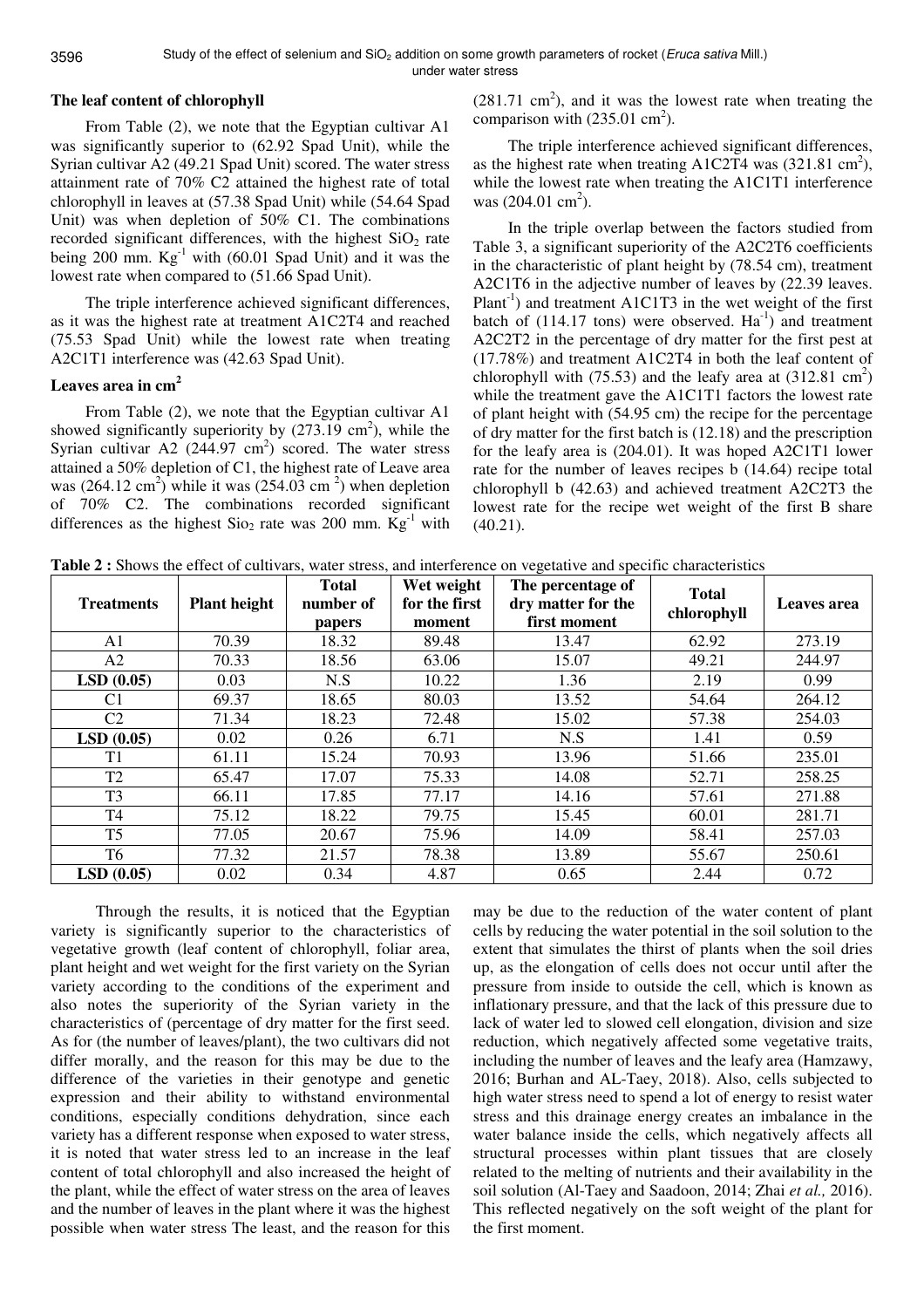| <b>Treatments</b> | <b>Plant height</b> | <b>Total</b><br>number of<br>papers | Wet weight<br>for the first<br>moment | The percentage of dry<br>matter for the first<br>moment | <b>Total</b><br>chlorophyll | Paper space |
|-------------------|---------------------|-------------------------------------|---------------------------------------|---------------------------------------------------------|-----------------------------|-------------|
| A1C1T1            | 54.95               | 15.95                               | 80.31                                 | 12.18                                                   | 60.41                       | 204.01      |
| A1C1T2            | 66.04               | 16.84                               | 83.43                                 | 12.34                                                   | 50.33                       | 239.33      |
| A1C1T3            | 66.14               | 17.24                               | 114.17                                | 13.21                                                   | 67.03                       | 278.37      |
| A1C1T4            | 72.45               | 16.45                               | 93.47                                 | 14.98                                                   | 58.71                       | 292.21      |
| A1C1T5            | 75.25               | 20.64                               | 89.51                                 | 13.02                                                   | 68.57                       | 291.13      |
| A1C1T6            | 76.66               | 21.27                               | 83.35                                 | 14.08                                                   | 57.63                       | 310.53      |
| A1C2T1            | 64.74               | 14.85                               | 72.51                                 | 13.51                                                   | 57.97                       | 251.83      |
| A1C2T2            | 68.64               | 15.85                               | 84.53                                 | 12.95                                                   | 60.13                       | 277.13      |
| A1C2T3            | 67.05               | 17.95                               | 93.51                                 | 14.45                                                   | 66.57                       | 288.43      |
| A1C2T4            | 77.84               | 17.76                               | 101.53                                | 13.64                                                   | 75.53                       | 312.81      |
| A1C2T5            | 78.05               | 20.84                               | 91.47                                 | 13.12                                                   | 69.57                       | 272.31      |
| A1C2T6            | 76.83               | 21.27                               | 85.55                                 | 14.19                                                   | 61.41                       | 251.17      |
| A2C1T1            | 62.65               | 14.64                               | 75.43                                 | 13.03                                                   | 42.63                       | 277.61      |
| A2C1T2            | 63.24               | 17.85                               | 85.83                                 | 13.24                                                   | 49.53                       | 261.77      |
| A2C1T3            | 62.64               | 19.05                               | 60.81                                 | 13.45                                                   | 45.77                       | 278.17      |
| A2C1T4            | 77.75               | 18.05                               | 63.81                                 | 15.31                                                   | 55.81                       | 275.77      |
| A2C1T5            | 77.45               | 20.45                               | 60.67                                 | 14.91                                                   | 47.63                       | 230.11      |
| A2C1T6            | 77.24               | 22.39                               | 69.55                                 | 12.54                                                   | 51.61                       | 230.53      |
| A2C2T1            | 62.05               | 15.64                               | 55.47                                 | 17.12                                                   | 45.63                       | 206.57      |
| A2C2T2            | 63.95               | 17.75                               | 47.53                                 | 17.78                                                   | 50.81                       | 254.77      |
| A2C2T3            | 68.55               | 17.15                               | 40.21                                 | 15.55                                                   | 51.07                       | 242.57      |
| A2C2T4            | 72.44               | 17.65                               | 60.21                                 | 17.85                                                   | 49.97                       | 237.03      |
| A2C2T5            | 77.44               | 20.75                               | 62.19                                 | 15.35                                                   | 47.87                       | 234.61      |
| A2C2T6            | 78.54               | 21.36                               | 75.06                                 | 14.73                                                   | 52.06                       | 210.17      |
| LSD(0.05)         | 0.05                | 0.71                                | 11.38                                 | 1.08                                                    | 4.66                        | 1.46        |

**Table 3 :** Shows the effect of cultivars, water stress, and interference on vegetative and specific characteristics.

As for overlap treatments , notice the superiority of the treatment Sio2  $200$  mm.  $Kg^{-1}$  in both the percentage of chlorophyll in the leaves and the leafy area and the percentage of dry matter for the first insect, the number of leaves and the height of the plant exceeded the treatment of selenium 20 mg.  $L^{-1}$  + Sio<sub>2</sub> 200 mm. Kg<sup>-1</sup> and this is consistent with the results obtained (Sokoto and Muhammad,  $2014$ ) as the plants are planted with  $SiO<sub>2</sub>$  maintains a greater increase in the leaf content of chlorophyll compared to crops grown without the use of  $SiO<sub>2</sub>$  under conditions of moisture stress so the positive effect of  $SiO<sub>2</sub>$  on photosynthesis may be due to a decrease in the absorption of cadmium and zinc, which leads to an increase in the leaf content of chlorophyll and in PSII activity by reducing damage to the photovoltaic mechanism (Hattori *et al.* 2005). The reason for the increase in the number of leaves and the leafy area may be that the addition of  $SiO<sub>2</sub>$  to the soil works directly to increase the structural characteristics of plants that increase the structural hardness of the tissues and as a result  $SiO<sub>2</sub>$  works to increase the number of leaves and increase the leaf area and thus increase the effectiveness of photosynthesis and increase plant growth as well as increase productivity (Epstein 1999) (Hattori *et al.,* 2005). An increase in chlorophyll in the leaves in the Egyptian variety may be the result of spraying with selenium, and this can be explained by the increase in potassium concentration in the leaves and its inhibitory effect on the production of lion ascetic and increasing gibberellins production. Its efficacy and worked to scavenge the roots of the toxic oxidizing hydrogen peroxide of the plastids membranes and convert them into water molecules and then reduce concentration and toxicity, as it is believed that selenium is a non-enzymatic antioxidant due to its ability to inhibit the magnetic momentum of free radicals (Elizabethn

*et al.*, 2010) This is in agreement with the results obtained (Nancy and Arulseliv, 2014) on tomato plants.

#### **References**

- Al-Saadi, A.J.H. and Al-Mintafji, H.N.H. (2016). The relationship between water stress, selenium and parasinolide in some indicators of vegetative growth and the content of elements in the coriander plant. *Coriandrum sativum* L. Ibn al-Haytham Journal of Pure and Applied Sciences, 29(3) : 376-386.
- Al-Taey D.K.A.; Al-Janabi, A.H. and Rachid, A.M. (2019). Role of Additive in Mitigation of the Negative Effects of Saline Water on Cabbage (*Brassica oleracea* var. Capitata L. Plant Archives, 19(1): 78-85.
- Al-Taey, D.K.A. and Al-Musawi, Z.J.M. (2019). Effect of Nano-fertilizers, salicylic acid, and organic matter in growth and yield of rocket (*Eruca sativa* Mill.) under Salt stress. International Journal of Botany Studies, 4(3):77-81.
- AL-Taey, D.K.A. and Saadoon, A.H. (2014). Effect of treatment of Salicylic acid and water Salinity on the Growth and Nitrate Accumulation with nitrate reductase activity in the Leaves of Spinach, *Spenacia oleracea* L. Journal of Babylon University, Pure and Applied Sciences, 3(22): 1188-1203.
- Al-Taey, D.K.A.; Al-Azawi, S.S.M. and Husien, M.H. (2010). Effect of Spraying Acetyl Salicylic Acid on the Plant Tolerance for Salt Stress & Survival Percentage after Transplanting of Orange (*Citrus sinensis*). Babylon Journal University -Pure and Applied science, 18(4): 1513-1520
- Barker, A.V. and Pilean, D.J. (2007). Handbook of plant Nutrient CRC Press. Boca Ratan, F1.